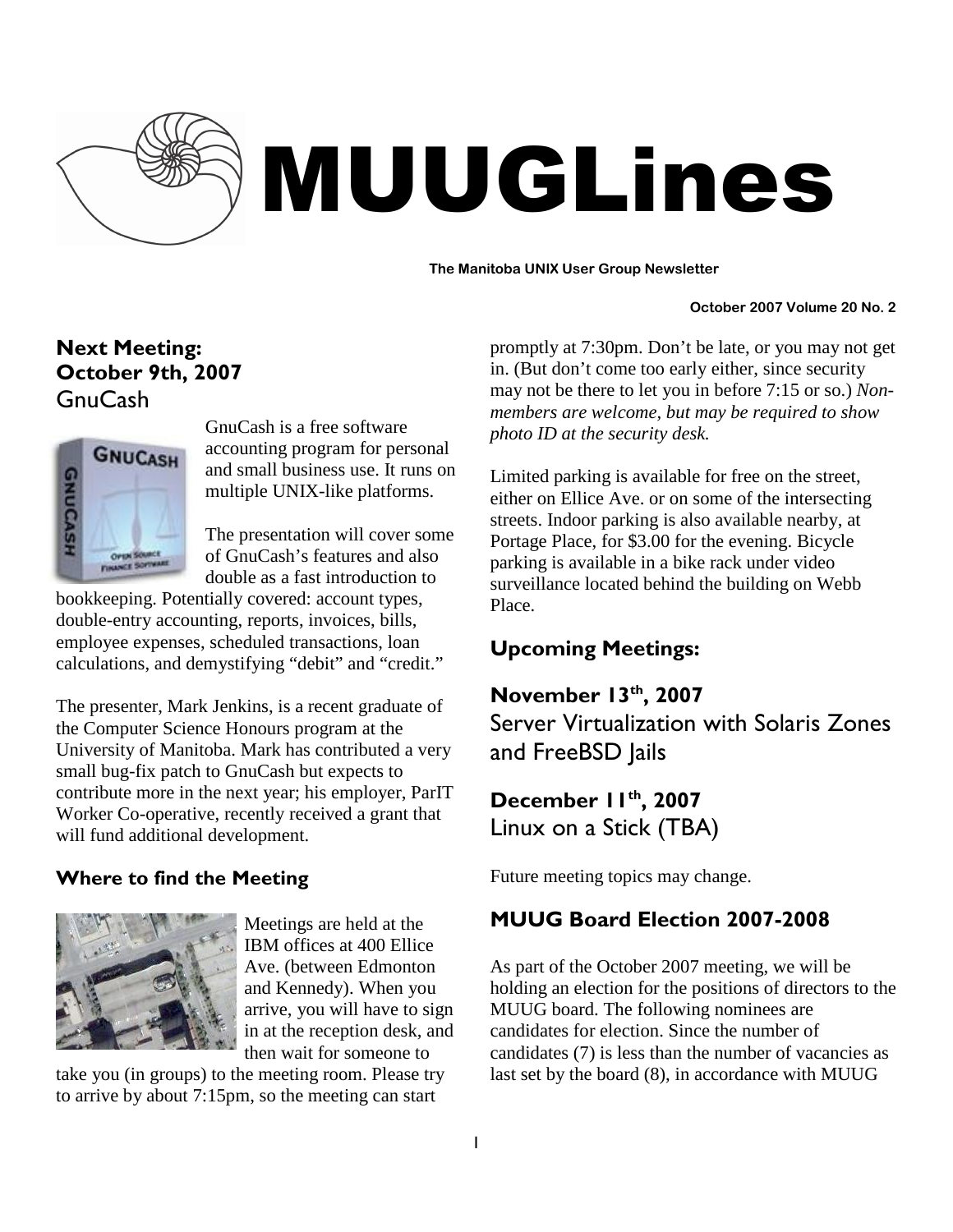By-laws 5.(c) and 10.(d), the nominees shall be deemed to be elected by acclamation.

#### **Nominee: Gilbert Detillieux, Systems Analyst, University of Manitoba**

Gilbert Detillieux has been working with UNIX as a programmer, system administrator, and trainer since 1980. He worked as a computer consultant specializing in UNIX, from 1983 to 1989, and is currently working as a Systems Analyst for the University of Manitoba's Department of Computer

Science, where's he's worked since 1989, installing, supporting and upgrading the department's network and UNIX server infrastructure. He was co-founder and past president of the Technical UNIX User Group (now MUUG), and has been an active member of the MUUG board ever since. He also contributed to the implementation of the initial MUUG Online system, in 1992, which he's since maintained through two complete replacements and numerous upgrades over the years.

#### **Nominee: Michael Doob, Professor, University of Manitoba**

Michael Doob is a member of the Mathematics Department at the University of Manitoba. He has been using UNIX since 1990, primarily as a working environment for mathematical publishing. He has been a member of MUUG for the last decade and has given a number of presentations for that group.

#### **Nominee: Kevin McGregor, Network Analyst, City of Winnipeg**

Kevin McGregor provides network administration and system support services for the City of Winnipeg. After having briefly used UTS on an Amdahl mainframe in university in the mid-80s, he dabbled in Coherent and then converted to Linux and OpenBSD. He has been a member of MUUG since the early 90s, edited the group's newsletter for a number of years, presented various topics at MUUG meetings and has served on the board for the majority of his membership.

#### **Nominee: Montana Quiring, Systems Administrator, University of Manitoba**

Montana Quiring is the IT and Systems Administrator for Housing and Student Life at the University of Manitoba. He has been using UNIX and Linux for almost 10 years. At first it was something to play with but is now part of his everyday home and work life. He has training in Linux, networking, writing and speaking. He has experience in IT training, administering, managing, consulting, servicing and publishing. He takes pride in making many older computers usable and more secure for friends and students by installing lightweight Linux distro's on them. He also maintains a Linux PDA website and co-produces some Linux podcasts.

### **Nominee: Doug Shewfelt, Systems Specialist, City of Winnipeg**

Doug Shewfelt first encountered UNIX in 1980 at the University of Manitoba. He has been worked in various IT positions for the City of Winnipeg since 1985, and currently supports the City's corporate financial systems. He has been a member of the MUUG board for the past several years.

#### **Nominee: Adam Thompson, Consultant**

Adam has over 15 years' experience in the IT field, ranging from Programmer to System Administrator to Chief Technology Officer. He currently teaches a variety of IT courses and provides consulting services to clients.

#### **Nominee: Shawn Wallbridge, System Administrator, Frantic Films**

Shawn Wallbridge discovered Linux in 1996 while at Red River College. Over the years he has used Unix wherever possible for various functions. He is currently the Systems Administrator for Frantic Films and runs a Web hosting company in his spare time. He has been a MUUG member for over seven years and has done numerous presentations for MUUG.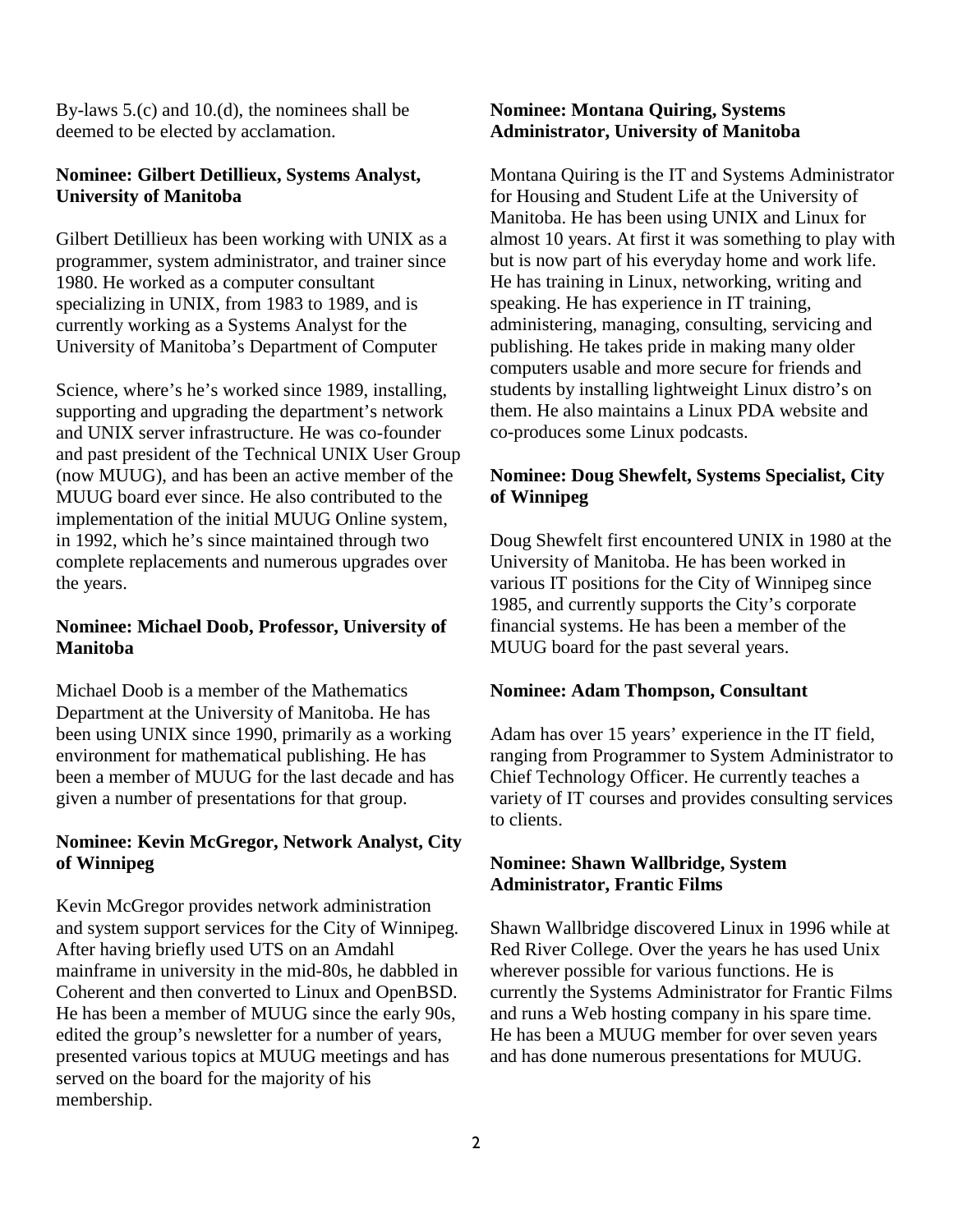## My Bug's Life

By Sean

Recently I bit the bullet and submitted a bug report for a quirk I've found. The following is a short tale of the experience and how the problem was resolved.

I was readying myself for DefCon and I didn't want to bring my primary laptop with me (for obvious reasons) so I started prepping my \$work supplied OBSD laptop (affectionately named 'craptop').

This laptop (a Dell C610) is an old beast. Purchased refurbished for very cheap with a used battery and I've never used it untethered for longer than 5 minutes so I had to re-think my options. After updating to 4.1 current and setting up all kinds of bits and bobbles that I would need to communicate with \$work (for the inevitable emergency), I starting worrying about battery life. I then remembered about SpeedStep and the OBSD support for it. I tried it when I first got the laptop and forgot about it.

You can see if your CPU is supported by checking out the hw.setperf sysctl as follows:

sean@craptop~\$: sysctl hw.setperf sysctl: hw.setperf: value is not available

Wait... not available? I'm sure it worked before. With that I dismissed the issue as 'user error' during the update and with running out of time decided to go to DefCon without the aid of a computer.

After I got back the problem languished for a while (as I was still unpacking) and computer problems were the last thing I cared to deal with. Eventually things settled down and I decided to look into the issue.

My first step was updating to -current (4.2-current specifically). Problem persisted. Popped in my 4.0 CD's and it worked which led me to believe something changed in the time between 3.9 and now. I rolled up my sleeves hoping to get in some diff action but then realized I had absolutely no clue

where to look. Did a few greps the source tree only to find myself more lost and confused.

At this point I knew I had a bug and had no idea how to fix it so my last resort was to report the bug. Given the 'have a problem? send a patch' culture of OBSD I was leary to submit an incomplete bug report. I've filed bug reports in the past to other 'free software' projects only to find the experience more trouble than it was worth. On a whim and a prayer I gathered my notes and submitted the bug report.

I sat back and waited for the torrent of flames and 'send a patch' messages but none seem to come. While lurking online I noticed gwk@ mention my bug so I contacted him and asked if there was more info I could provide. He gave me a few diffs to apply (to get the stepping info and other chip identity data) and no more than a few days later he sent over a patch which corrected the problem.

sean@craptop:~\$sysctl hw.setperf hw.setperf=100 sean@craptop:~\$md5 -t MD5 time trial. Processing 10000 10000-byte blocks... Digest = 52e5f9c9e6f656f3e1800dfa5579d089 Time  $= 0.720812$  seconds Speed = 138732429.537799 bytes/second sean@craptop:~\$sudo sysctl -w hw.setperf=1 hw.setperf: 100 -> 1 sean@craptop:~\$md5 -t MD5 time trial. Processing 10000 10000-byte blocks... Digest = 52e5f9c9e6f656f3e1800dfa5579d089  $Time = 1.080001$  seconds Speed = 92592506.858790 bytes/second sean@craptop:~\$apm Battery state: high, 100% remaining, 382 minutes life estimate A/C adapter state: connected Performance adjustment mode: manual (1199 MHz) sean@craptop:~\$sudo sysctl hw.setperf=1 hw.setperf: 100 -> 1 sean@craptop:~\$apm Battery state: high, 100% remaining, 382 minutes life estimate A/C adapter state: connected Performance adjustment mode: manual (799 MHz)

This version of SpeedStep only supports two settings (full and reduced) so the above proves that is working for my instance. Unfortunately I don't have any other Intel machines so I couldn't try it on other chipsets but the bug was fixed and I'm a happy camper.